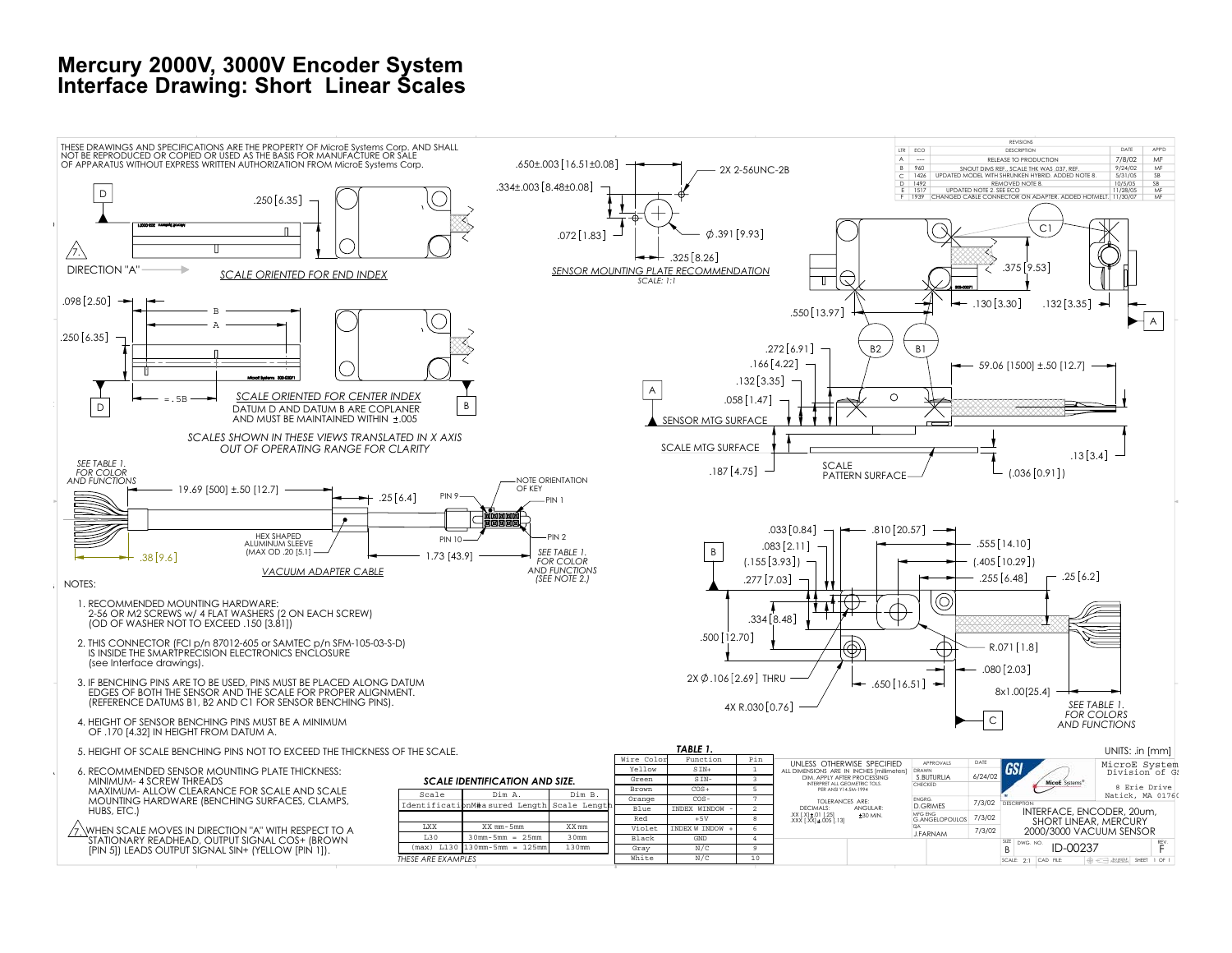## **Mercury 2000V, 3000V Encoder System Interface Drawing: Long Linear Scales**

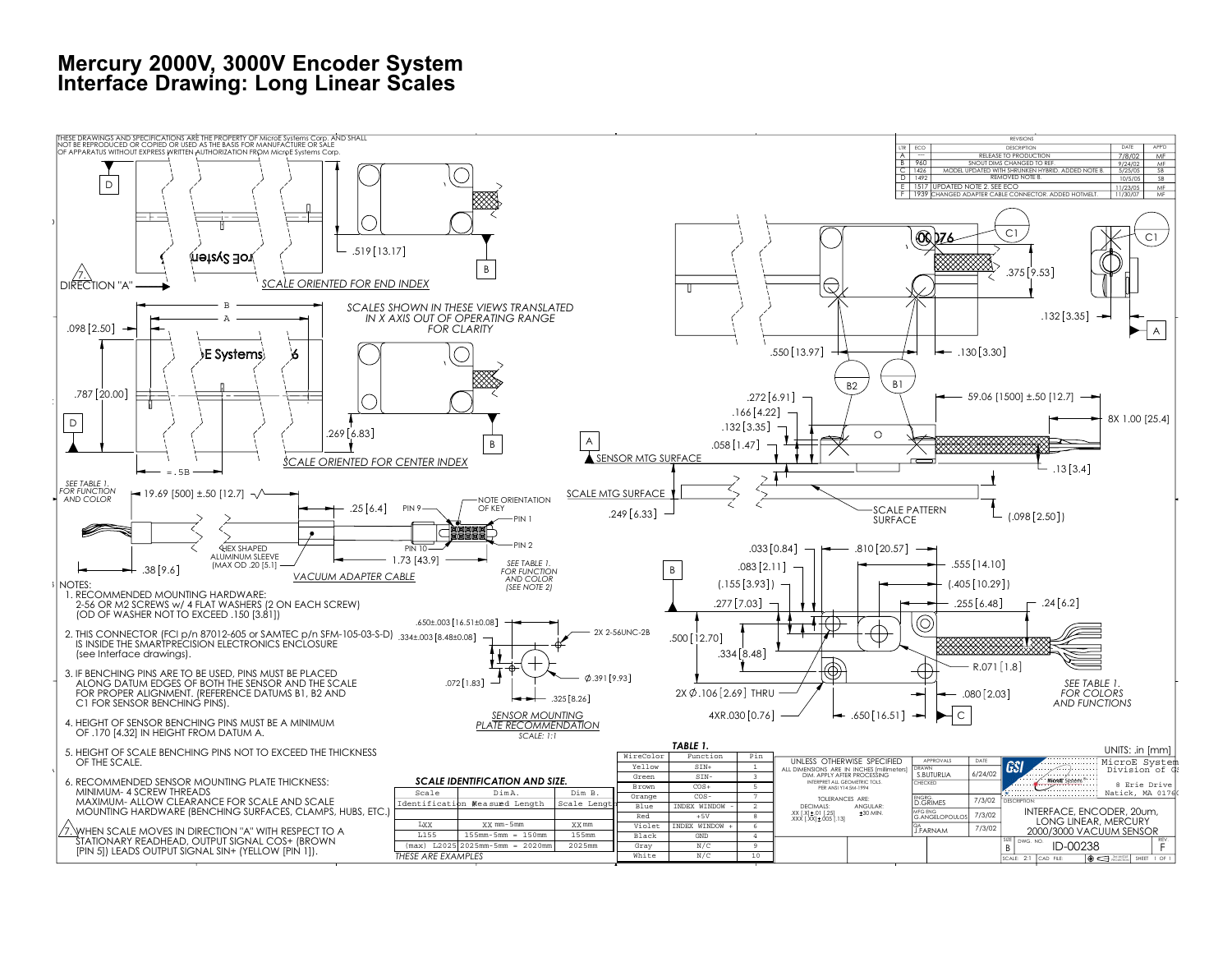## **Mercury 2000V, 3000V Encoder System Interface Drawing: Rotary Scales with Hub**